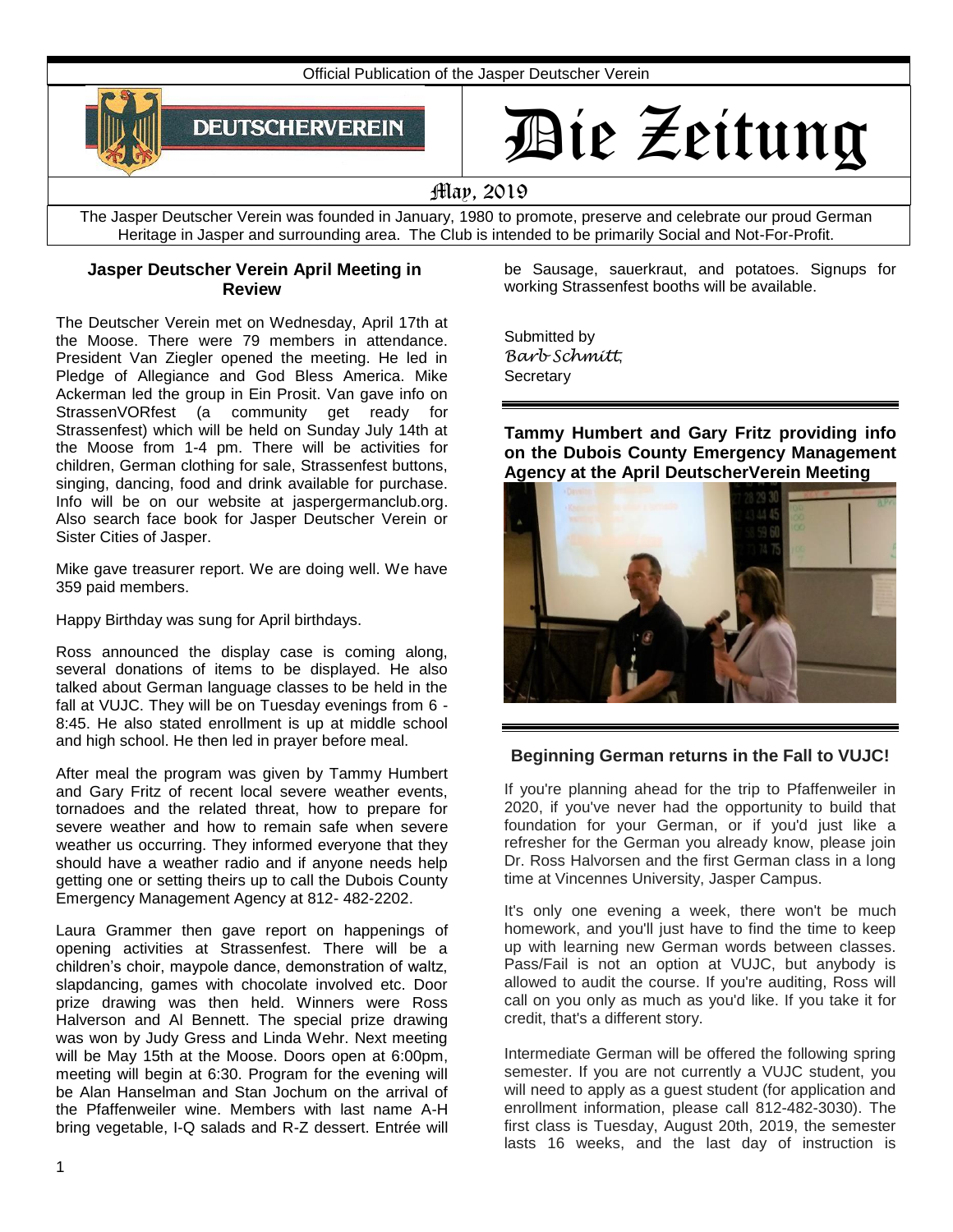December 3rd. The textbook is *Deutsch heute* (ISBN: 978-1-305-07715-7) and please feel free to contact Ross at [ross.halvorsen@gmail.com](mailto:ross.halvorsen@gmail.com) with any questions.

VUJC needs a minimum of 10 enrolled to offer any language course and please help get the word out. Let's show community interest in the German language!

Fall 2019 German Level 1 Class (GRMN 101-J01) CRN #13936, is scheduled on Tuesdays from 6:00 pm - 8:45 pm in the JCCB Building, Room 211.

NOTE: This class is available for the public. You do not need to be a member of the Jasper DeutscherVerein to attend!!!!!!

### **A message from our President**

Here's looking to more days of warm weather and sunny days! Seems we've had enough of cold, wet weather for a while.

Thanks to all who attended the German Club meeting this month. I found the presentation on our weather system to be not only informative, but entertaining as well. Our presentation for May will be focused on the wine from Pfaffenweiler...any maybe a taste or two?

As many of you know, our German educational program, spearheaded by Ross Holverson, is making major headway and impact on our heritage program, and is expanding through Vincennes University and other avenues. Because he is included in the overall IT Technology support for our school, he is at the mercy of the devices they have for use (and reuse). As a result, the German Club Board has approved the funding to purchase a laptop that will be reserved, and used exclusively for, the German Educational program. To keep this laptop reserved within the overall school inventory, the German Club will be the owner of the laptop, and will have identification of our ownership on it. So we can now support Ross with the best available technology possible! Thanks for doing a great job, Ross!!

July 14th is the date to remember! That will be our StassenVORfest for the community to help everyone get ready for Strassenfest 2019! We'll be offering games, singing, dancing, clothing, and much, much more. If this is successful, we anticipate it to become an annual event. Mark your calendar for Sunday afternoon from 1- 4. Of course, we want everyone to dress in their most GERMAN way!

I have had conversations with some of you on ways to improve our German Club, along with suggestions on possible activities. I welcome any and all feedback and conversations on ways to make our club more effective, as well as attractive for potential new members. This

brings me to this subject - we need to have more guests at each and every club activity! This is the BEST possible way to show what a great club this is to join. I am challenging each of you to bring at least one guest along over the rest of the year to a German Club activity.

Your participation and support is greatly appreciated! Happy Spring!

*Van Ziegler* President

#### **A message from our Treasurer……….**

Thanks to the 360 members who have paid 2019 Dues.

Thank you to the Linus and Rosella "Sally" Lechner Family Endowment for the donation of their \$390.00 grant for 2019 to the Jasper Deutscher Verein. This will be put to good use toward our heritage projects including the Jasper Strassenfest Opening ceremonies and Thursday events.

The final regular meeting before the Strassenfest for German Club will be May 15th at the Moose. The club is planning a few dates for summer entertainment. If you are interested in participating, we are posting save the dates for possible events as follows:

Sunday 06-02-2019 – late afternoon, location to be determined

Sunday 06-30-2019 – Turtle Run Winery – music starts at 1:30 PM

\*\* Sunday 07-14-2019 – Strassen-Vor-Fest at the Moose \*\* August 1 to 5 - Strassenfest

\*\* Sunday 08-25-2019 – German Club Picnic

Saturday 08-31-2019 – Peppers Ridge Winery – music starts at 3:00 PM (Jasper Time)

Saturday 09-14-2019 – Louisville German American Club festival 4:00 PM to Midnight

Saturday 10-05-2019 – Blue Herron Winery – music starts 7:00 PM (Jasper Time)

If you would like to be added to the wine trip email list to be reminded of the events – please send an email to ann@ackoil.com

We will begin calling to fill shifts for the 2019 Strassenfest. Your support through your time to work this important fund raiser for our club will be appreciated.

*Mike Ackerman* 2019 Treasurer

#### **News from Sister Cities of Jasper, Inc!!!!!!!**

The German Exchange Group from Poessneck had fun at the Dubois County Museum! The group enjoyed climbing St Joseph Church tower, meeting with Mayor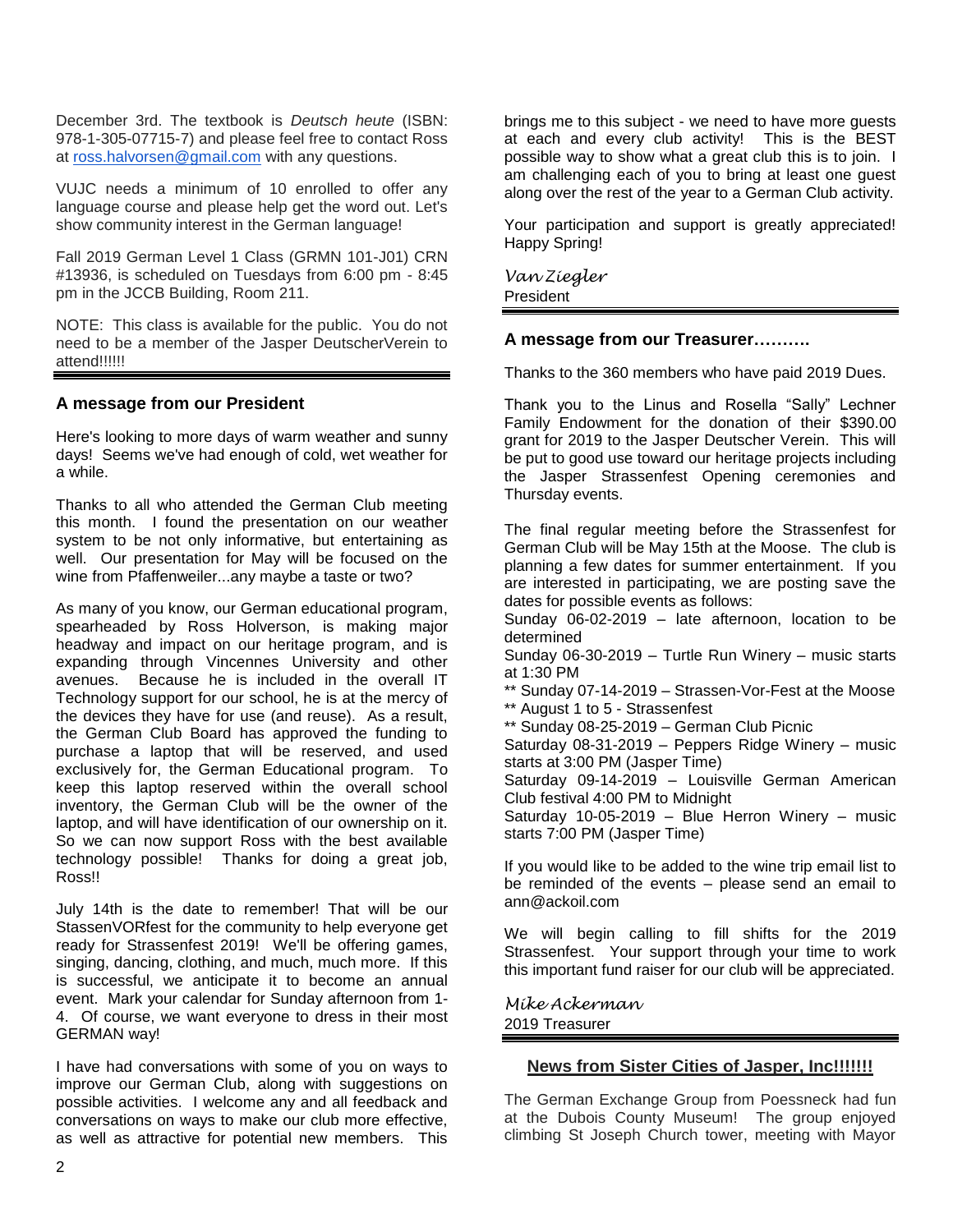Vonderheide, Dairy Queen ice cream, and the Police and Fire Station. They were live on WBDC and even taped a segment for "Informed" on WJTS tv. The students remarked how nice everyone was to them and what a great time they had here in Jasper.



**Niklas, a student from Poessneck, Germany modeling a Jasper Fire Dept. Fireman's suit.**



# **LOG SAWING CONTEST**

9:00 PM on Strassenfest Thursday on the main stage. Event is sponsored by the Jasper Deutscher Verein and the financial sponsor is Werner Saw Mill, Inc.

This event is the longest continuous competitive event of the fest, starting at the second fest.

This event consists of two people sawing a log. The first team winning moves on to the next round.

Registration is free a few minutes before the contest, and prizes are awarded to the first and second place winners to both men's and women's divisions.

Competition has gained quite a following through the years, usually with 50-60 people sawing and 300-400 people watching. It has even become a tradition for the queen's court to saw, and I think they and everyone else has a great time. The Herald is always there covering the event. Many times making their front page.

As you know, beginning this year, Thursday night is meant to celebrate our German Heritage even more than ever before. The Deutscher Verein has been asked by the Strassenfest Committee to keep the spirit alive. Probably no bigger part of this would be using a two person saw to clear the forest. Our ancestors relied on this skill.

If you have never watched this event, come and see what you've been missing. I think you will enjoy!

*Dan Wehr* Log Sawing Chairperson

> Dorothy Hautsch has German Vests and Dirndls available – 812-309-9925

# **Erinnerst Du Dich?**

In the coming newsletters, we will have an opportunity to review memories of the Deutscher Verein and Sister Cities of Jasper, Inc taken from Board Meeting Minutes, Club Meeting Minutes, our website, or articles from printed in **The Herald.**

Taken from *The Herald*, November, 2000

Eckerts proud parents of Sister Cities By Amy Erickson *Herald Staff Writer*

Martina and Claude Eckert have spent more than two decades forging a bond between Jasper residents and their relatives in Pfaffenweiler, Germany.

Claude, 84, and Martina, 83, were recognized for their instrumental work in promoting Jasper's German heritage with a German Heritage Award presented to them on German American Day last month.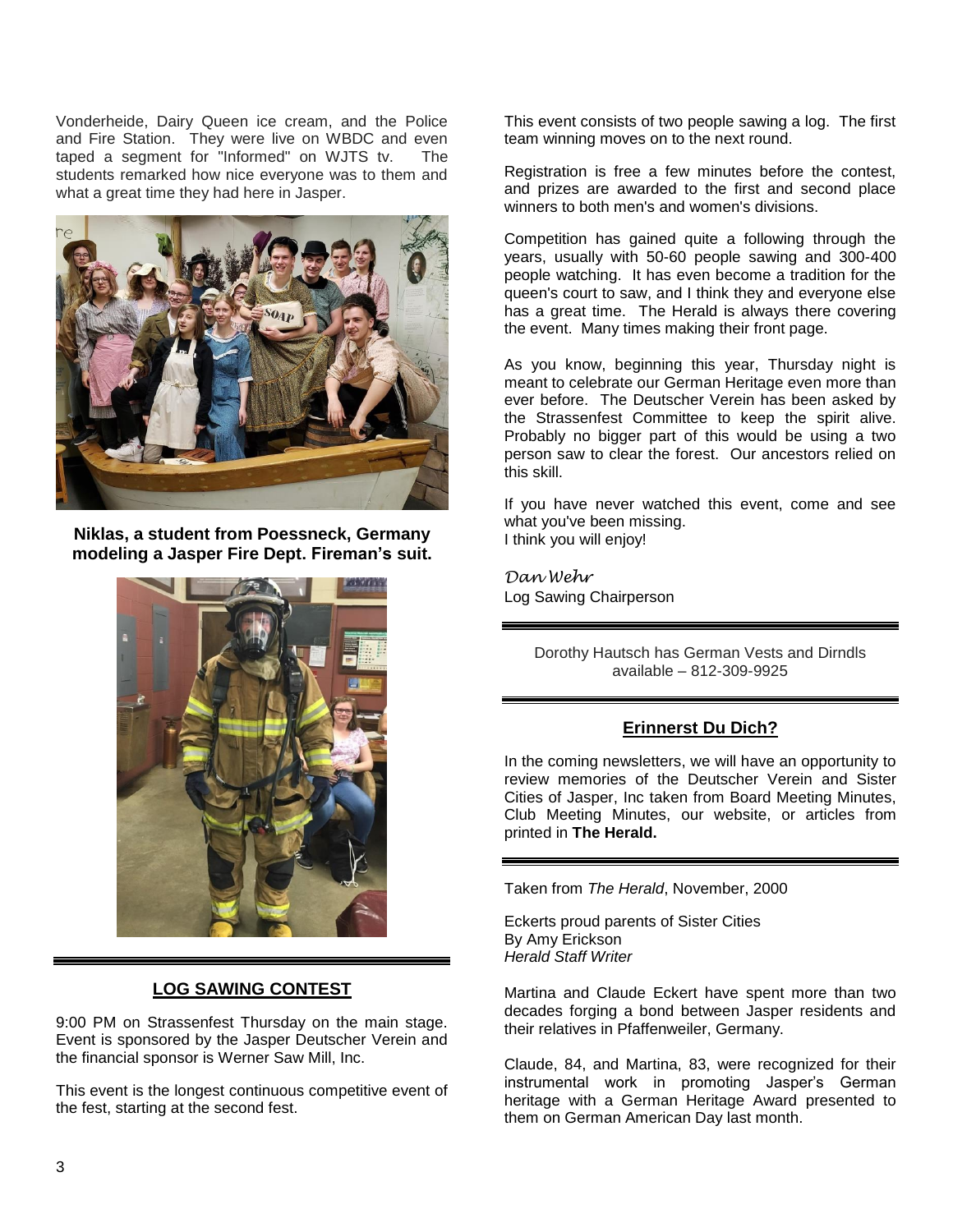"They felt like they needed to do something to help our culture and our heritage, and that's what they did. They took the lead in promoting and maintaining our heritage," Bob Dilger, president of Sister Cities of Jasper, said.

Claude and Martine said they were surprised by the award because they felt their work needed no recognition.

"This award is great. It was a surprise, but we are very happy with it," Claude said.

"We consider it a great honor," Martina added.

Claude started his crusade to bring the two cities together in 1979 when he helped found the German Club. Fred Hollinden, a former president of the club, said that Claude and Martina were very influential in those early years.

"He helped me a lot when I was president," Hollinden said. "He and his wife always participated in the functions of the German Club. They were always willing to do more than their share."

Claude was aware that his relatives descended from Pfaffenweiler and was pleased in 1980 when Dr. Sabine Jordan discovered a broader link between Jasper and Pfaffenweiler. She discovered it was one of several German communities from where many families had migrated to Dubois County 100 years before.

Claude and Martina arranged for a group of Jasper residents to visit Pfaffenweiler in 1984; that trip formed the foundation of the partnership between the two cities.

"We went over to check things out," Claude said. "Since then, we have traced our ancestry in Germany back to 1675, and I still have fourth cousins living in Pfaffenweiler."

After that first trip, Claude set about making arrangements through the federal government to make the partnership a reality. Sister City organizations were started under the Dwight D. Eisenhower administration with the premise of pairing American cities with cities around the world to support peace, Dilger said.

Sister Cities of Jasper was started in 1985, with Claude holding the president's office for the first five years.

"There was lot and lots of paperwork to be signed," Claude remembered. "We also had very close contact with the mayor of Pfaffenweiler during that period."

A year later, Claude again took the initiative and helped build an alternating student exchange program between Jasper and Pfaffenweiler.

Claude said he went to companies, private benefactors and foundations to solicit money to get the program on its feet.

In 1986, the first exchange took place when four teenagers came to Jasper from Pfaffenweiler.

The next year, a young college student from Pfaffenweiler wanted to come to Jasper under the youth training program within the Sister Cities' partnership, but the American Consulate required the young man to have a job and a place to live before he came.

So Claude and Martina gave Matthias Hilger a place to live, and helped him find a job in the woodworking business.

"Matt opted to stay with us and paid for his board, but we didn't charge him for his room," Martina said. "He lived with us about 18 months, and then he moved out on his own. "

Hilger, now married with two children, decided to stay in Jasper after the training program ended.

"They are like my American grandparents. Martina definitely spoiled me," Hilger said. "She would get up early in the morning to make me breakfast before I went to work."

Between all his other activities, Claude took it upon himself to find all Pfaffenweiler visitors a place to stay while in Jasper. "Home-stays," as they were called, were set up about six months beforehand to allow matched families time to get acquainted through the mail and via telephone before meeting in person.

"The first year of home-stay was the hardest. I nearly wore out the telephone calling people to find everyone a place to stay," Claude said. "But after awhile, the lists grew and snowballed and it just kind of took care of itself after that."

During all their activities working to build a relationship between Jasper and Pfaffenweiler, Claude and Martina recorded notebooks full of information and cut clippings from newspapers.

Those clippings along with the Eckerts' notes and other records were turned into a five-year history book of the Sister Cities relationship in 1990. This year, that book was expanded to cover 15 years.

Even though they are both in their 80's, the Eckerts can't seem to stop encouraging those Pfaffenweiler-Jasper bonds. Just a few months ago, Martina made copies of 10- and 15-year old newspaper clippings to give to the Dubois County Museum.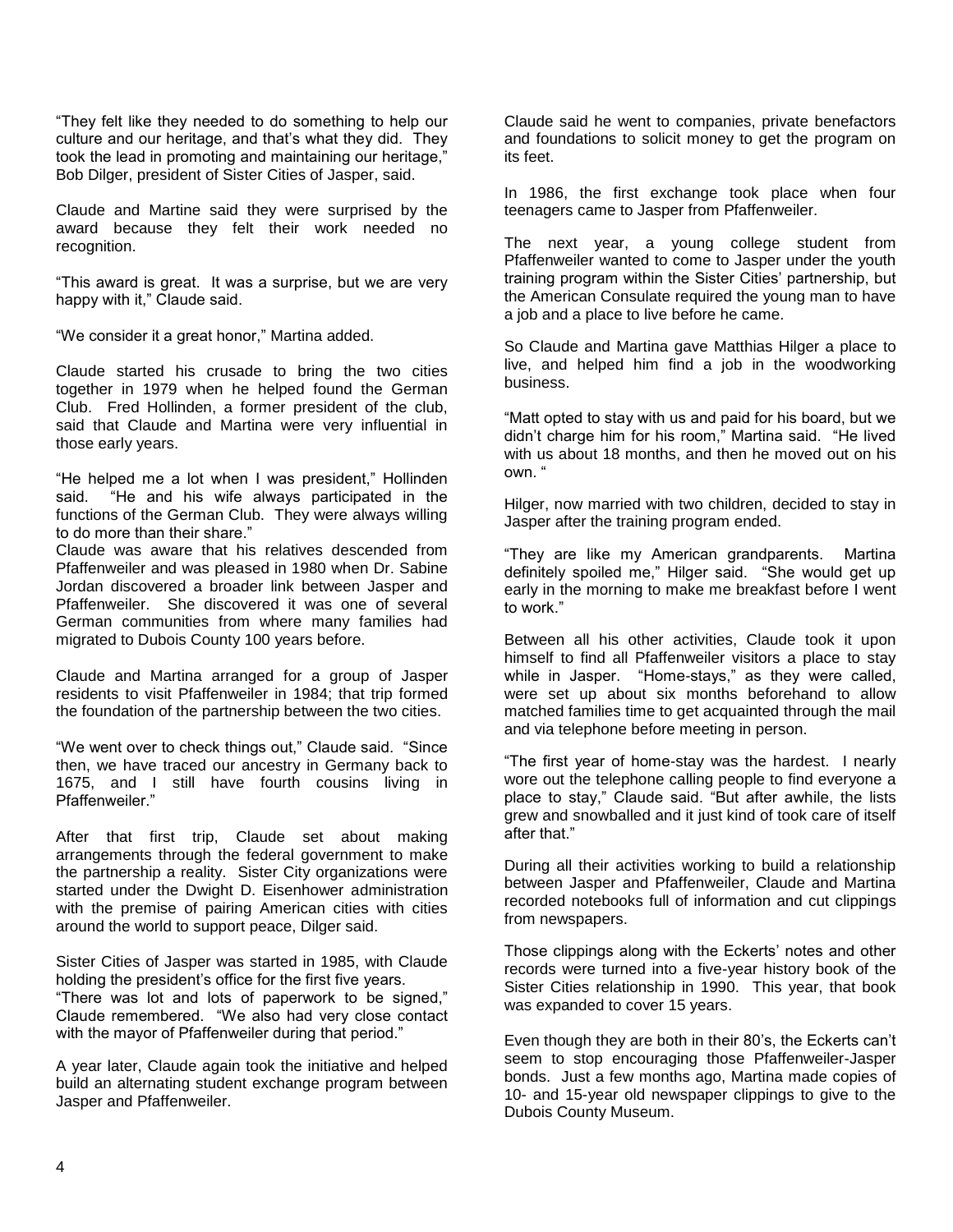Hilger said he is proud of the efforts that Claude and Martina have put forth over the years, and that they did it expecting nothing in return.

"The whole community appreciates them. Everything they did was done without having to be in the spotlight," Hilger explained. "It was done from the heart without getting a big credit. They did it because they loved it".

# **Passenger List for the trip to Pfaffenweiler – Sept 15 – 26, 1984**

Jim and Dottie Boeckman, Dave and Judy Buehler, Harold and Nancy Burton, Claude and Martina Eckert, Shirley Eckert, Stan and Judy Englert, Dolores Flannagan, Lowell and Joan Glendening, Willis and Selma Goller, Marty and Anna Mae Gosman, Larry and Betty Hanselman, Mike and Pat Hochgesang, Wif and Alice Hochgesang, Dan and Sharon Hoffman, Karen Hourigan, Ron and LaVerne Kieffner, Norb and Doris Kreilein, Linus and Sally Lechner, Jerry and Linda Messmer, Emilie Neukam, Oleta Sendelweck, and Joe and Mary Ann Weinzapfel.

# **Das Kaffeekränzchen**

Dr. Ross Halvorsen will host Das Kaffeekränzchen (coffee hour) at the High School from 3-4 PM every week on Wednesdays when school is in session. It will be a German conversation group that will be open to students and members of the community to learn and practice their spoken German.

This would be a good event to attend to brush up or improve your knowledge of the German language in preparation for any upcoming trips to Germany or welcoming visitors from Germany to your home!!!!!

Enter High School through the main entrance and left into the foyer with the two large showcases. Turn right and immediately left (before the library) into the 300 hallway. Room 308 will be on your left.

# **MEMBERSHIP**

Dues for the DeutscherVerin are \$10 a person. Out of this \$10, a \$1 will go to the Jasper Deutscher Verein (German Club) German Heritage Endowment, \$.50 per member for dues to Sister Cities of Jasper, Inc., and \$8.50 to Jasper DeutscherVerein for postage and meetings. Dues can be mailed to DeutscherVerein, P.O. Box 15, Jasper, IN 47547-0015.

# **Upcoming Events – Mark Your Calendars**

#### **Mai**

Wednesday, Mai 15, 2019 Doors open at 6:00pm, activities begin at 6:30pm

Program will be given by Alan Hanselman and Stan Jochum on the arrival of the Pfaffenweiler wine.

> Sign Ups for Strassenfest and update on StrassenVORfest - Sunday, July 14<sup>th</sup>

Club will furnish Sausage, sauerkraut, and potatoes. Members A-H vegetable, I-Q salad, and R-Z dessert

**Juni**

Sunday, Juni 2, 2019 Late afternoon – location to be determined

Sunday, Juni 30, 2019 – Turtle Run Winery – music starts at 1:30pm

**Juli**

Sunday, July 14, 2019 StrassenVORfest

**August** Strassenfest – August  $1<sup>st</sup>$  to August  $4<sup>th</sup>$ , 2019

Sunday, August 25, 2019 - Family Picnic – Jasper Outdoor Recreation Club

Sunday, August 31, 2019 – Peppers Ridge Winery – music starts at 3:00pm (Jasper time)

**September**

Saturday, September 14, 2019 – Louisville German American Club festival 4:00pm to midnight

**Oktober**

Saturday, Oktober 5, 2019 – Blue Herron Winery – music starts at 7:00pm (Jasper time)

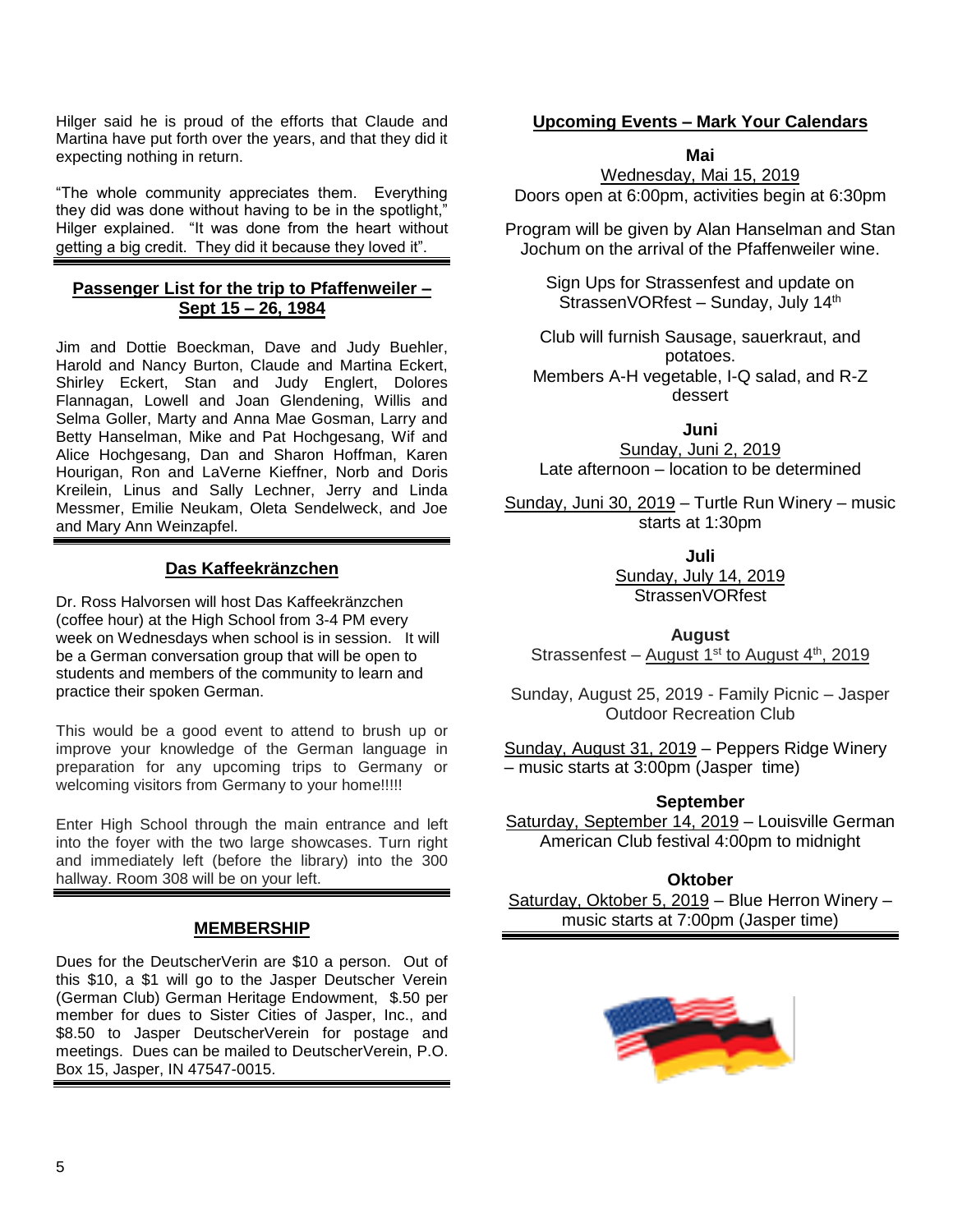# **Taco Spaghetti**

#### **Ingredients:**

- 1 tablespoon olive oil
- 1 pound ground beef
- 1 (1.25-ounce) package taco seasoning
- 1 (10-ounce can) Mild Diced Tomatoes & Green Chilies
- 1 tablespoon tomato paste
- 8 ounces spaghetti
- 1/2 cup shredded cheddar cheese
- 1/2 cup shredded mozzarella cheese
- 1 Roma tomato, diced
- 2 tablespoons chopped fresh cilantro leaves

#### **Directions:**

Heat olive oil in a large stockpot or Dutch oven over medium high heat. Add ground beef and cook until beef has browned, about 3-5 minutes, making sure to crumble the beef as it cooks; stir in taco seasoning. Drain excess fat.

Stir in Mild Diced Tomatoes & Green Chilies, tomato paste, spaghetti and 3 cups water. Bring to a boil; cover, reduce heat and simmer until pasta is cooked through, about 13-16 minutes.

Remove from heat and top with cheeses. Cover until melted, about 2 minutes.

Serve immediately, garnished with tomato and cilantro, if desired.

(**Taken fro[m http://www.bestrecipesww.com/taco-spaghetti-2/2/\)](http://www.bestrecipesww.com/taco-spaghetti-2/2/)**

#### **Special friends – Kathy Wanninger, Giesla Hueppe, Baerbel Hilger, and Marlene Seger**



Rest in Peace, Giesla

### **Endowments at the Dubois County Community Foundation**

#### **Jasper Deutscher Verein (German Club) German Heritage Endowment**

A donor-advised endowment to benefit generations in ensuring that our German heritage is preserved and enriched in Jasper and Dubois County.

#### **Claude and Martina Eckert Sister Cities Endowment**

A designated endowment to provide support to Sister Cities of Jasper, Inc. to support the Jasper/Pfaffenweiler relationship.

A gift to the Jasper Deutscher Verein (German Club) German Heritage Endowment or to the Claude and Martina Eckert Sister Cities Endowment is a wonderful way to remember that special someone. A gift in honor of someone or in memory of someone may be given. The Dubois County Community Foundation will send a letter of acknowledgment to the individual being honored or to the family of someone being remembered. Send your gift along with the appropriate information to the Dubois County Community Foundation, P. O. Box 269, Jasper, IN 47547-0269. Envelopes are also available at the greeting table at each club meeting.

\_\_\_\_\_\_\_\_\_\_\_\_\_\_\_\_\_\_\_\_\_\_\_\_\_\_\_\_\_\_\_\_\_\_\_\_\_\_\_\_\_\_\_\_\_

Enclosed is my gift of  $$$ to the (Please specify appropriate Endowment) Name: Address: \_\_\_\_\_\_\_\_\_\_\_\_\_\_\_\_\_\_\_\_\_\_\_\_\_\_\_\_\_\_\_\_\_\_\_\_\_ City/State/Zip: I want my gift to be in memory of / in honor of: \_\_\_\_\_\_\_\_\_\_\_\_\_\_\_\_\_\_\_\_\_\_\_\_\_\_\_\_\_\_\_\_\_\_\_\_\_\_\_\_\_\_\_\_\_ Please acknowledge my gift to: Name: Address: \_\_\_\_\_\_\_\_\_\_\_\_\_\_\_\_\_\_\_\_\_\_\_\_\_\_\_\_\_\_\_\_\_\_\_\_\_ City/State/Zip: \_\_\_\_\_\_\_\_\_\_\_\_\_\_\_\_\_\_\_\_\_\_\_\_\_\_\_\_\_\_\_\_\_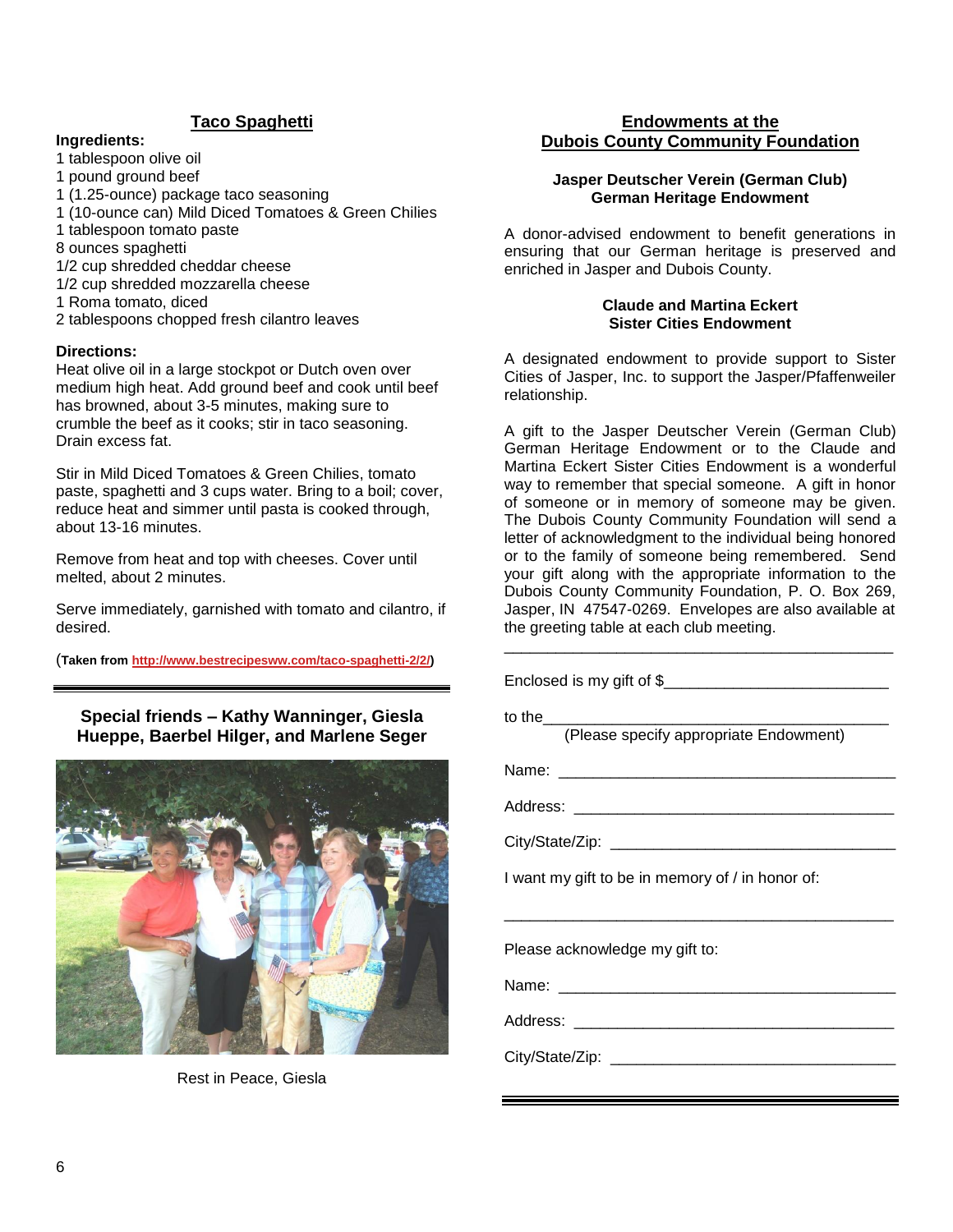

**It is not too early to begin thinking about decorating for Strassenfest!!!!!!**

# **The following was taken from the May, 2009 Die Zietung**

18 Visitors from Pfaffenweiler will be visiting Jasper for the Strassenfest

On his first official visit to Jasper, Buergermeister Dieter Hahn will lead a delegation from Pfaffenweiler to the Jasper Strassenfest this year. The group of 18 will arrive in Jasper around 8:00pm on July 29th. They are Buergermeister Dieter Hahn and his 17 year old son Julian, Franz and Baerbel Hilger, Eddie Weeger, Heinrich and Gisela Hueppe, Bernd and Ingeborg Gehler, Amalie Schmid, Ingeborg (Schuble) Kiefer, Doris (Kiefer) and Janez Sori, Cornelia Muller-Hauss and Emil Ehrat, Markus Boesch, Michael Eckert, and Angelika Schenkel (Kiefer).

They will be involved in many official parts of the Strassenfest and with ROJAC activities like the Opening Ceremony and Parade of the Strassenfest, Jasper Mill activities by ROJAC and an official Partnership Meeting at the City Hall.

An official community evening inviting everyone to meet the group is scheduled for Thursday, August 6th, at the Dubois County Museum. There will be a tour of the Museum at 6:00pm and dinner at 7:00pm. The guests will be treated to an "All-American" meal. The meal will cost \$10 per person with a cash bar.

Everyone is invited to attend to give our guests a great sendoff.

Their departure event will be on Friday, August 7th at 1:00 pm at St. Joseph's North Parking Lot. They will leave from there at 1:45 for the airport.

A few host families are still needed and anyone interested in helping out, please contact Matthias Hilger at 661-0624.

This visit will help refine next year's 25th Sister City anniversary celebration in Pfaffenweiler. Plans for this future event are being put together as well and further announcement are expected in the near future with dates, program and travel details.

The Jasper Partnership Commission is scheduled to present more details over the next several months, especially, on the WITZ Gary Lee Show on June 15th and July 15th at 7am.